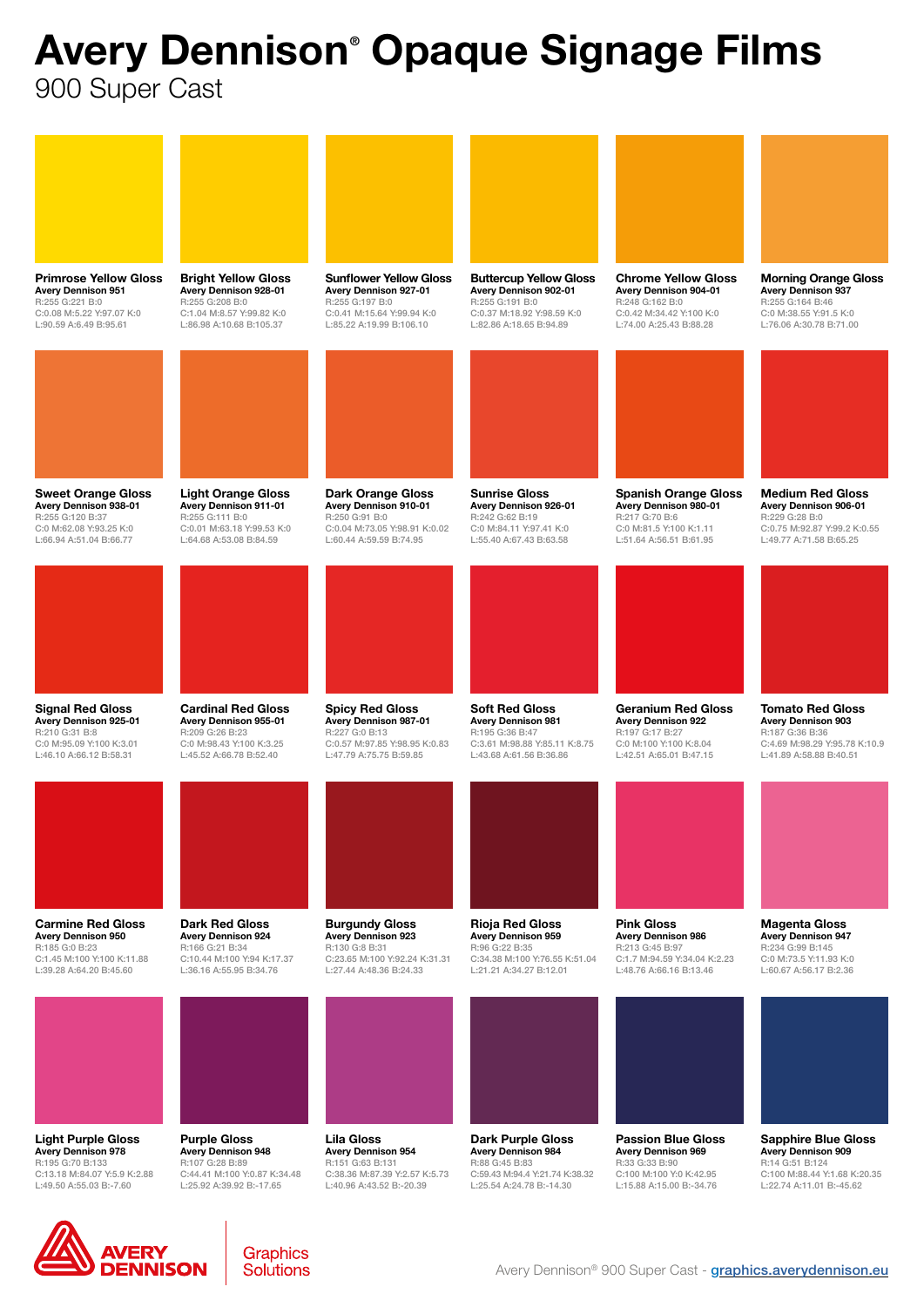## Avery Dennison® Opaque Signage Films

900 Super Cast